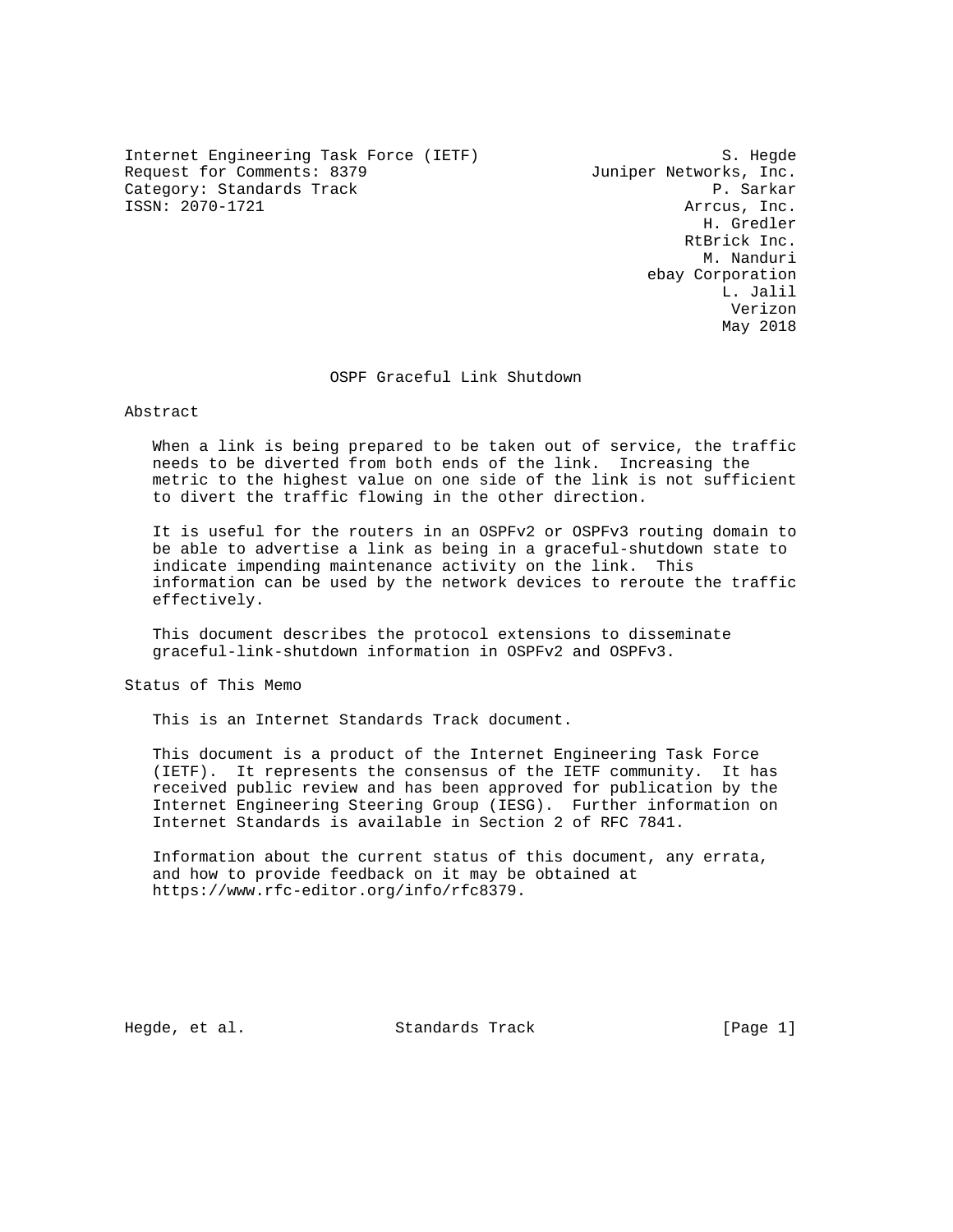# Copyright Notice

 Copyright (c) 2018 IETF Trust and the persons identified as the document authors. All rights reserved.

 This document is subject to BCP 78 and the IETF Trust's Legal Provisions Relating to IETF Documents

 (https://trustee.ietf.org/license-info) in effect on the date of publication of this document. Please review these documents carefully, as they describe your rights and restrictions with respect to this document. Code Components extracted from this document must include Simplified BSD License text as described in Section 4.e of the Trust Legal Provisions and are provided without warranty as described in the Simplified BSD License.

Table of Contents

| $1$ .          | Introduction $\ldots \ldots \ldots \ldots \ldots \ldots \ldots \ldots$ |  |  |  |  |  |  | 3              |
|----------------|------------------------------------------------------------------------|--|--|--|--|--|--|----------------|
| 1.1.           |                                                                        |  |  |  |  |  |  | $\overline{3}$ |
| 2.             |                                                                        |  |  |  |  |  |  | 3              |
| $\mathcal{E}$  |                                                                        |  |  |  |  |  |  | $\overline{4}$ |
| 4 <sub>1</sub> |                                                                        |  |  |  |  |  |  | $\overline{4}$ |
| 4.1.           | OSPFv2 Graceful-Link-Shutdown Sub-TLV                                  |  |  |  |  |  |  | $\overline{4}$ |
| 4.2.           | Remote IPv4 Address Sub-TLV                                            |  |  |  |  |  |  | 4              |
| 4.3.           | Local/Remote Interface ID Sub-TLV                                      |  |  |  |  |  |  | 5              |
| 4.4.           | OSPFv3 Graceful-Link-Shutdown Sub-TLV                                  |  |  |  |  |  |  | 6              |
| 4.5.           | BGP-LS Graceful-Link-Shutdown TLV                                      |  |  |  |  |  |  | 6              |
| 4.6.           | Distinguishing Parallel Links                                          |  |  |  |  |  |  | 7              |
|                |                                                                        |  |  |  |  |  |  | 8              |
| 5.1.           | Point-to-Point Links                                                   |  |  |  |  |  |  | 8              |
| 5.2.           | Broadcast/NBMA Links                                                   |  |  |  |  |  |  | 9              |
| 5.3.           | Point-to-Multipoint Links                                              |  |  |  |  |  |  | 10             |
| 5.4.           | Unnumbered Interfaces                                                  |  |  |  |  |  |  | 10             |
| 5.5.           | Hybrid Broadcast and P2MP Interfaces                                   |  |  |  |  |  |  | 10             |
|                |                                                                        |  |  |  |  |  |  | 10             |
|                |                                                                        |  |  |  |  |  |  | 11             |
|                |                                                                        |  |  |  |  |  |  | 11             |
|                | 7.2. Controller-Based Deployments                                      |  |  |  |  |  |  | 12             |
|                | 7.3. L3VPN Services and Sham Links                                     |  |  |  |  |  |  | 13             |
|                | 7.4. Hub and Spoke Deployment                                          |  |  |  |  |  |  | 13             |
|                |                                                                        |  |  |  |  |  |  | 13             |
| 9.             |                                                                        |  |  |  |  |  |  | 14             |
|                |                                                                        |  |  |  |  |  |  | 14             |
| $10.1$ .       | Normative References                                                   |  |  |  |  |  |  | 14             |
|                | 10.2. Informative References                                           |  |  |  |  |  |  | 16             |
|                | Acknowledgements                                                       |  |  |  |  |  |  | 16             |
|                |                                                                        |  |  |  |  |  |  | 17             |
|                |                                                                        |  |  |  |  |  |  |                |

Hegde, et al. Standards Track [Page 2]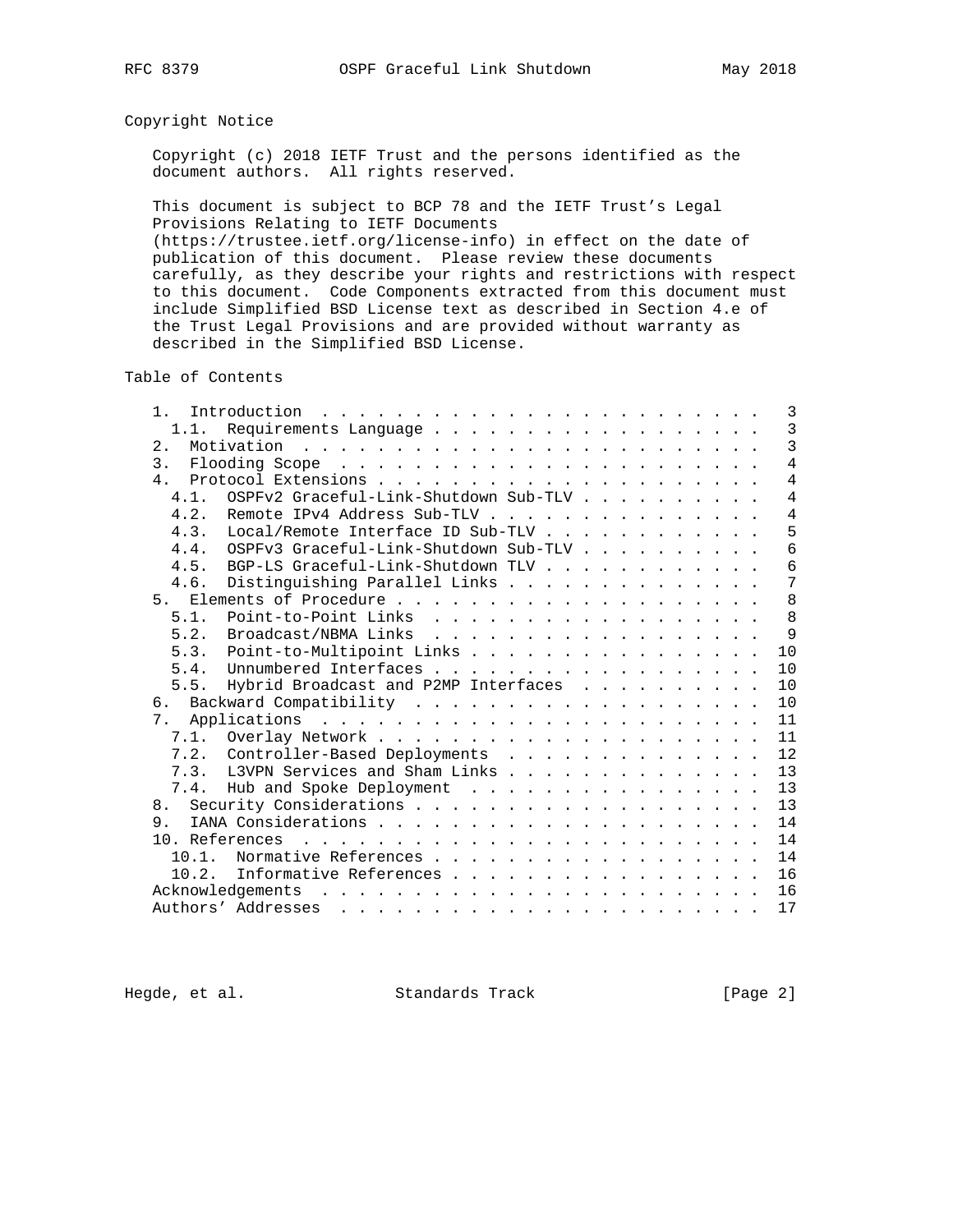# 1. Introduction

 This document describes a mechanism for gracefully taking a link out of service while allowing it to be used if no other path is available. It also provides a mechanism to divert the traffic from both directions of the link.

 Many OSPFv2 or OSPFv3 deployments run on overlay networks provisioned by means of pseudowires or L2 circuits. Prior to devices in the underlying network going offline for maintenance, it is useful to divert the traffic away from the node before maintenance is actually performed. Since the nodes in the underlying network are not visible to OSPF, the existing stub-router mechanism described in [RFC6987] cannot be used. In a service provider's network, there may be many CE-to-CE connections that run over a single PE. It is cumbersome to change the metric on every CE-to-CE connection in both directions. This document provides a mechanism to change the metric of the link on the remote side and also use the link as a last-resort link if no alternate paths are available. An application specific to this use case is described in detail in Section 7.1.

 This document provides mechanisms to advertise graceful-link-shutdown state in the flexible encodings provided by "OSPFv2 Prefix/Link Attribute Advertisement" [RFC7684] and the E-Router-LSA [RFC8362] for OSPFv3. Throughout this document, OSPF is used when the text applies to both OSPFv2 and OSPFv3. OSPFv2 or OSPFv3 is used when the text is specific to one version of the OSPF protocol.

1.1. Requirements Language

 The key words "MUST", "MUST NOT", "REQUIRED", "SHALL", "SHALL NOT", "SHOULD", "SHOULD NOT", "RECOMMENDED", "NOT RECOMMENDED", "MAY", and "OPTIONAL" in this document are to be interpreted as described in BCP 14 [RFC2119] [RFC8174] when, and only when, they appear in all capitals, as shown here.

2. Motivation

 The motivation of this document is to reduce manual intervention during maintenance activities. The following objectives help to accomplish this in a range of deployment scenarios.

- 1. Advertise impending maintenance activity so that traffic from both directions can be diverted away from the link.
- 2. Allow the solution to be backward compatible so that nodes that do not understand the new advertisement do not cause routing loops.

Hegde, et al. Standards Track [Page 3]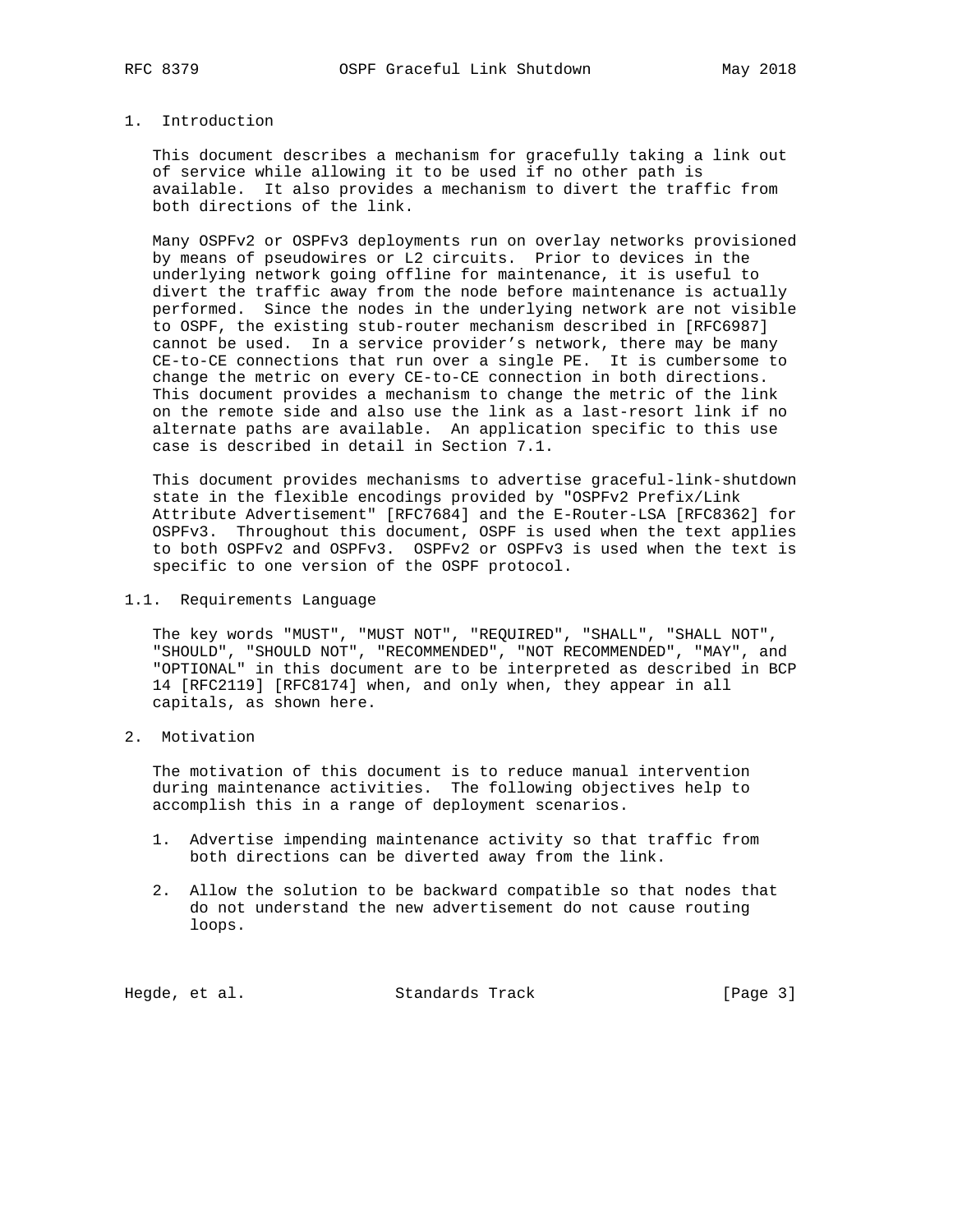- 3. Advertise the maintenance activity to other nodes in the network so that Label Switched Path (LSP) ingress routers/controllers can learn about the impending maintenance activity and apply specific policies to reroute the LSPs for deployments based on Traffic Engineering (TE).
- 4. Allow the link to be used as a last-resort link to prevent traffic disruption when alternate paths are not available.
- 3. Flooding Scope

 The graceful-link-shutdown information is flooded in an area-scoped Extended Link Opaque LSA [RFC7684] for OSPFv2 and in an E-Router-LSA for OSPFv3 [RFC8362]. The Graceful-Link-Shutdown sub-TLV MAY be processed by the head-end nodes or the controller as described in the Section 7. The procedures for processing the Graceful-Link-Shutdown sub-TLV are described in Section 5.

- 4. Protocol Extensions
- 4.1. OSPFv2 Graceful-Link-Shutdown Sub-TLV

 The Graceful-Link-Shutdown sub-TLV identifies the link as being gracefully shutdown. It is advertised in the Extended Link TLV of the Extended Link Opaque LSA as defined in [RFC7684].

|      | 0 1 2 3 4 5 6 7 8 9 0 1 2 3 4 5 6 7 8 9 0 1 2 3 4 5 6 7 8 9 0 1 |  |
|------|-----------------------------------------------------------------|--|
|      |                                                                 |  |
| Type | Length                                                          |  |
|      |                                                                 |  |

Figure 1: Graceful-Link-Shutdown Sub-TLV for OSPFv2

Type: 7

Length: 0

4.2. Remote IPv4 Address Sub-TLV

 This sub-TLV specifies the IPv4 address of the remote endpoint on the link. It is advertised in the Extended Link TLV as defined in [RFC7684]. This sub-TLV is optional and MAY be advertised in an area-scoped Extended Link Opaque LSA to identify the link when there are multiple parallel links between two nodes.

Hegde, et al. Standards Track [Page 4]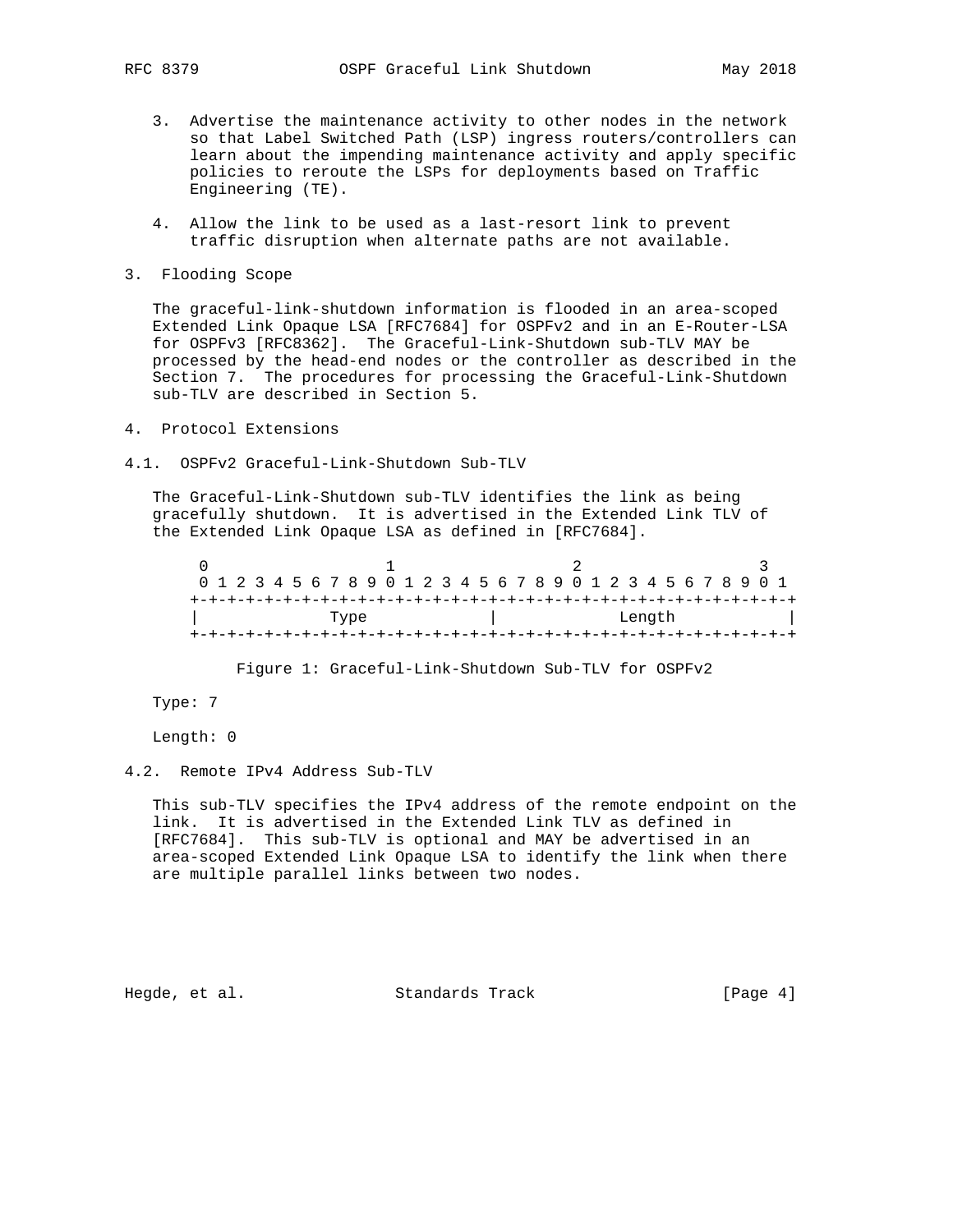

Figure 2: Remote IPv4 Address Sub-TLV

Type: 8

Length: 4

 Value: Remote IPv4 address. The remote IPv4 address is used to identify a particular link on the remote side when there are multiple parallel links between two nodes.

#### 4.3. Local/Remote Interface ID Sub-TLV

 This sub-TLV specifies Local and Remote Interface IDs. It is advertised in the Extended Link TLV as defined in [RFC7684]. This sub-TLV is optional and MAY be advertised in an area-scoped Extended Link Opaque LSA to identify the link when there are multiple parallel unnumbered links between two nodes. The Local Interface ID is generally readily available. One of the mechanisms to obtain the Remote Interface ID is described in [RFC4203].

|      | 0 1 2 3 4 5 6 7 8 9 0 1 2 3 4 5 6 7 8 9 0 1 2 3 4 5 6 7 8 9 0 1 |        |
|------|-----------------------------------------------------------------|--------|
|      |                                                                 |        |
| Type |                                                                 | Length |
|      |                                                                 |        |
|      | Local Interface ID                                              |        |
|      |                                                                 |        |
|      | Remote Interface ID                                             |        |
|      |                                                                 |        |

Figure 3: Local/Remote Interface ID Sub-TLV

Type: 9

Length: 8

 Value: 4 octets of the Local Interface ID followed by 4 octets of the Remote Interface ID.

Hegde, et al. Standards Track [Page 5]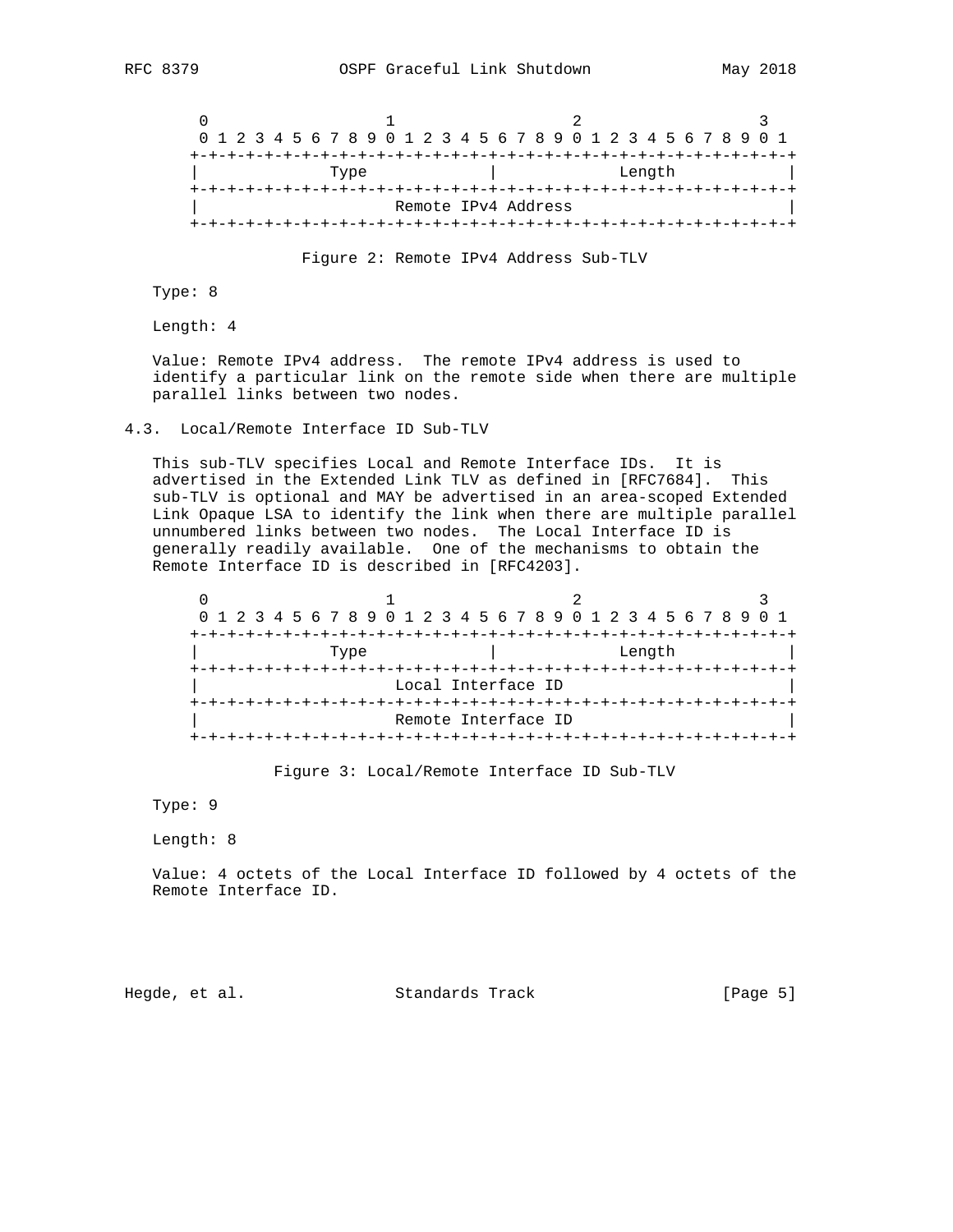# 4.4. OSPFv3 Graceful-Link-Shutdown Sub-TLV

 The Graceful-Link-Shutdown sub-TLV is carried in the Router-Link TLV as defined in [RFC8362] for OSPFv3. The Router-Link TLV contains the Neighbor Interface ID and can uniquely identify the link on the remote node.

0  $1$  2 3 0 1 2 3 4 5 6 7 8 9 0 1 2 3 4 5 6 7 8 9 0 1 2 3 4 5 6 7 8 9 0 1 +-+-+-+-+-+-+-+-+-+-+-+-+-+-+-+-+-+-+-+-+-+-+-+-+-+-+-+-+-+-+-+-+ | Tength | Length | Length | Type | Length | Type | Type | Type | Type | Type | Type | Type | Type | Type | Type | Type | Type | Type | Type | Type | Type | Type | Type | Type | Type | Type | Type | Type | Type | Type | Ty +-+-+-+-+-+-+-+-+-+-+-+-+-+-+-+-+-+-+-+-+-+-+-+-+-+-+-+-+-+-+-+-+

Figure 4: Graceful-Link-Shutdown Sub-TLV for OSPFv3

Type: 8

Length: 0

4.5. BGP-LS Graceful-Link-Shutdown TLV

 BGP-LS as defined in [RFC7752] is a mechanism that distributes network information to the external entities using the BGP routing protocol. Graceful link shutdown is important link information that the external entities can use for various use cases as defined in Section 7. BGP Link Network Layer Reachability Information (NLRI) is used to carry the link information. A new TLV called "Graceful-Link- Shutdown" is defined to describe the link attribute corresponding to graceful-link-shutdown state. The TLV format is as described in Section 3.1 of [RFC7752]. There is no Value field, and the Length field is set to zero for this TLV.

|      | 0 1 2 3 4 5 6 7 8 9 0 1 2 3 4 5 6 7 8 9 0 1 2 3 4 5 6 7 8 9 0 1 |  |
|------|-----------------------------------------------------------------|--|
|      |                                                                 |  |
| Type | Length                                                          |  |
|      |                                                                 |  |

Figure 5: Graceful-Link-Shutdown TLV for BGP-LS

Type: 1121

Length: 0

Hegde, et al. Standards Track [Page 6]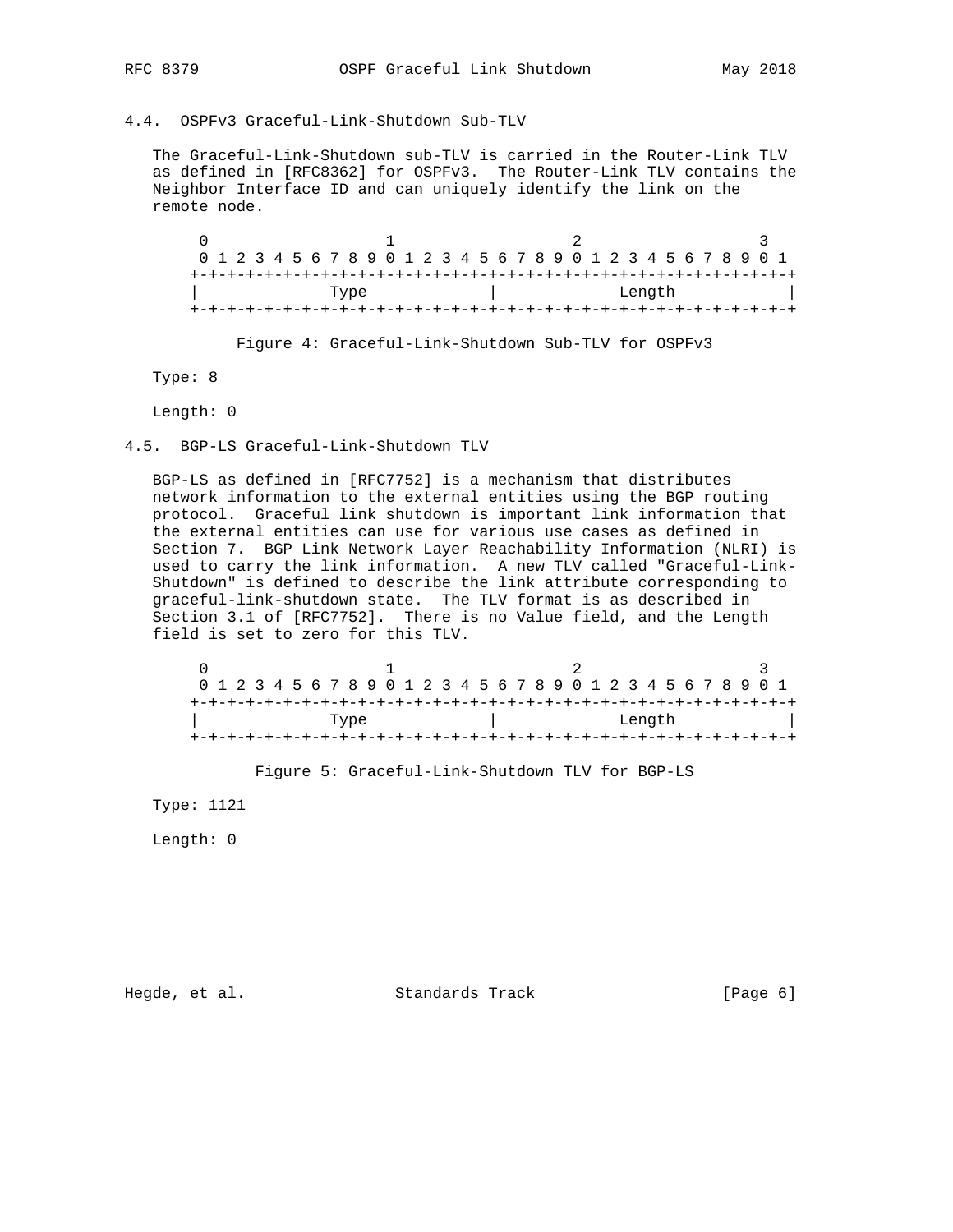# 4.6. Distinguishing Parallel Links

| $+++++++++++I$ .w                   |                                             | I. <del>y+++++++++++</del> |
|-------------------------------------|---------------------------------------------|----------------------------|
|                                     | $ $ Router A   ------------------  Router B |                            |
|                                     |                                             |                            |
| $+$ ++++++++++ $\overline{I}$ . $X$ |                                             | $I. z$ +++++++++++         |

#### Figure 6: Parallel Links

 Consider two routers, A and B, connected with two parallel point-to-point interfaces. I.w and I.x represent the interface address on Router A's side, and I.y and I.z represent interface addresses on Router B's side. The Extended Link Opaque LSA as defined in [RFC7684] describes links using Link Type, Link ID, and Link Data. For example, a link with the address I.w is described as below on Router A.

 Link Type = Point-to-point Link ID = Router ID of B Link Data = I.w

 A third node (controller or head-end) in the network cannot distinguish the interface on Router B, which is connected to this particular Interface on Router A based on the link information described above. The interface with address I.y or I.z could be chosen due to this ambiguity. In such cases, a Remote IPv4 Address sub-TLV should be originated and added to the Extended Link TLV. The use cases as described in Section 7 require controller or head-end nodes to interpret the graceful-link-shutdown information and hence the need for the Remote IPv4 Address sub-TLV. I.y is carried in the Extended Link TLV, which unambiguously identifies the interface on the remote side. The OSPFv3 Router-Link TLV as described in [RFC8362] contains an Interface ID and a neighbor's Interface ID, which can uniquely identify connecting the interface on the remote side; hence, OSPFv3 does not require a separate remote IPv6 address to be advertised along with the OSPFv3 Graceful-Link-Shutdown sub-TLV.

Hegde, et al. Standards Track [Page 7]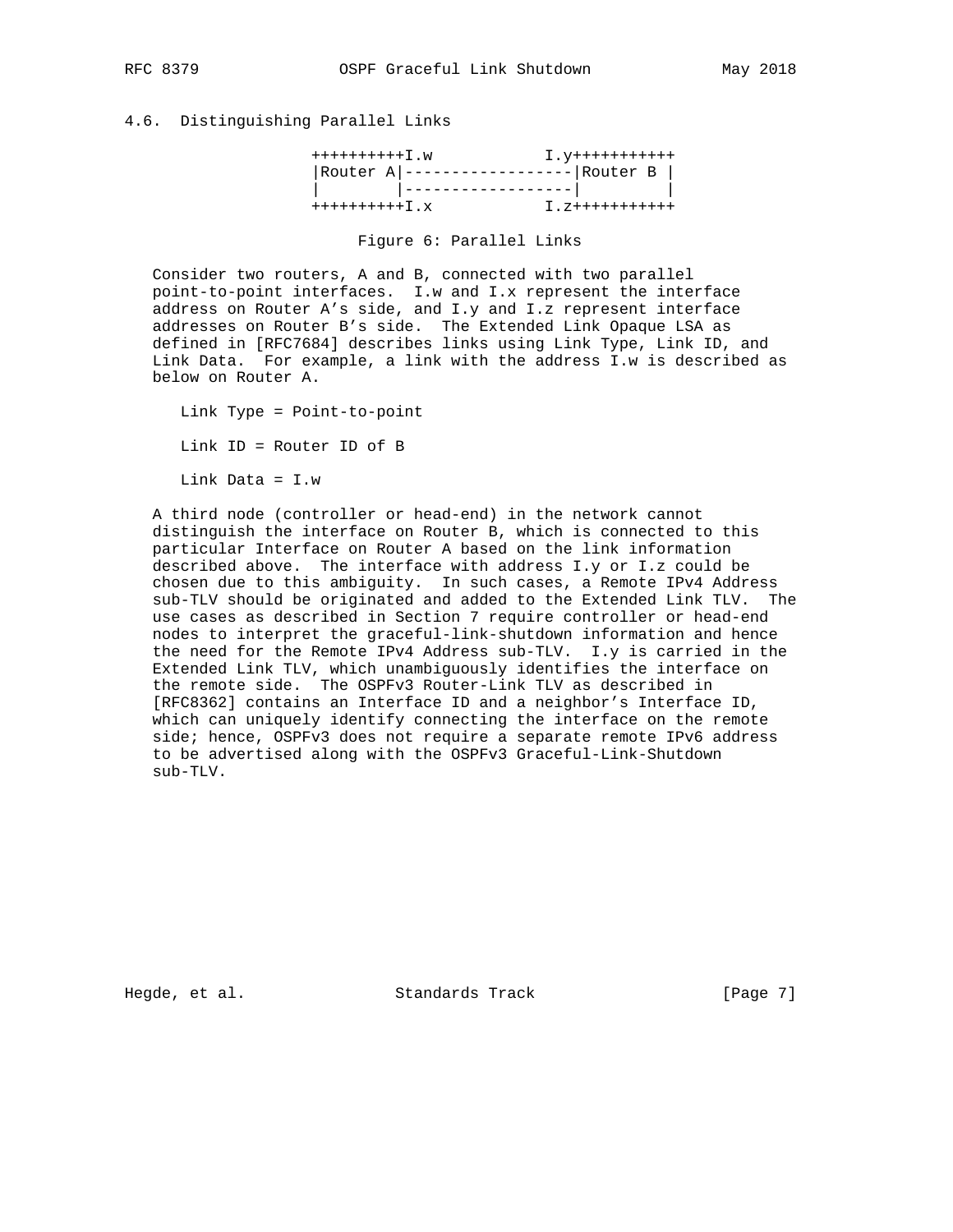# 5. Elements of Procedure

 As defined in [RFC7684], every link on the node will have a separate Extended Link Opaque LSA. The node that has the link to be taken out of service MUST advertise the Graceful-Link-Shutdown sub-TLV in the Extended Link TLV of the Extended Link Opaque LSA for OSPFv2, as defined in [RFC7684], and in the Router-Link TLV of E-Router-LSA for OSPFv3. The Graceful-Link-Shutdown sub-TLV indicates that the link identified by the sub-TLV is subjected to maintenance.

 For the purposes of changing the metric OSPFv2 and OSPFv3 Router-LSAs need to be reoriginated. To change the Traffic Engineering metric, TE Opaque LSAs in OSPFv2 [RFC3630] and Intra-area-TE-LSAs in OSPFv3 [RFC5329] need to be reoriginated.

 The graceful-link-shutdown information is advertised as a property of the link and is flooded through the area. This information can be used by ingress routers or controllers to take special actions. An application specific to this use case is described in Section 7.2.

 When a link is ready to carry traffic, the Graceful-Link-Shutdown sub-TLV MUST be removed from the Extended Link TLV/Router-Link TLV, and the corresponding LSAs MUST be readvertised. Similarly, the metric MUST be set to original values, and the corresponding LSAs MUST be readvertised.

 The procedures described in this document may be used to divert the traffic away from the link in scenarios other than link-shutdown or link-replacement activity.

 The precise action taken by the remote node at the other end of the link identified for graceful-shutdown depends on the link type.

### 5.1. Point-to-Point Links

 The node that has the link to be taken out of service MUST set the metric of the link to MaxLinkMetric (0xffff) and reoriginate its Router-LSA. The Traffic Engineering metric of the link SHOULD be set to (0xffffffff), and the node SHOULD reoriginate the corresponding TE Link Opaque LSAs. When a Graceful-Link-Shutdown sub-TLV is received for a point-to-point link, the remote node MUST identify the local link that corresponds to the graceful-shutdown link and set its metric to MaxLinkMetric (0xffff), and the remote node MUST reoriginate its Router-LSA with the changed metric. When TE is enabled, the Traffic Engineering metric of the link SHOULD be set to (0xffffffff) and follow the procedures in [RFC5817]. Similarly, the

Hegde, et al. Standards Track [Page 8]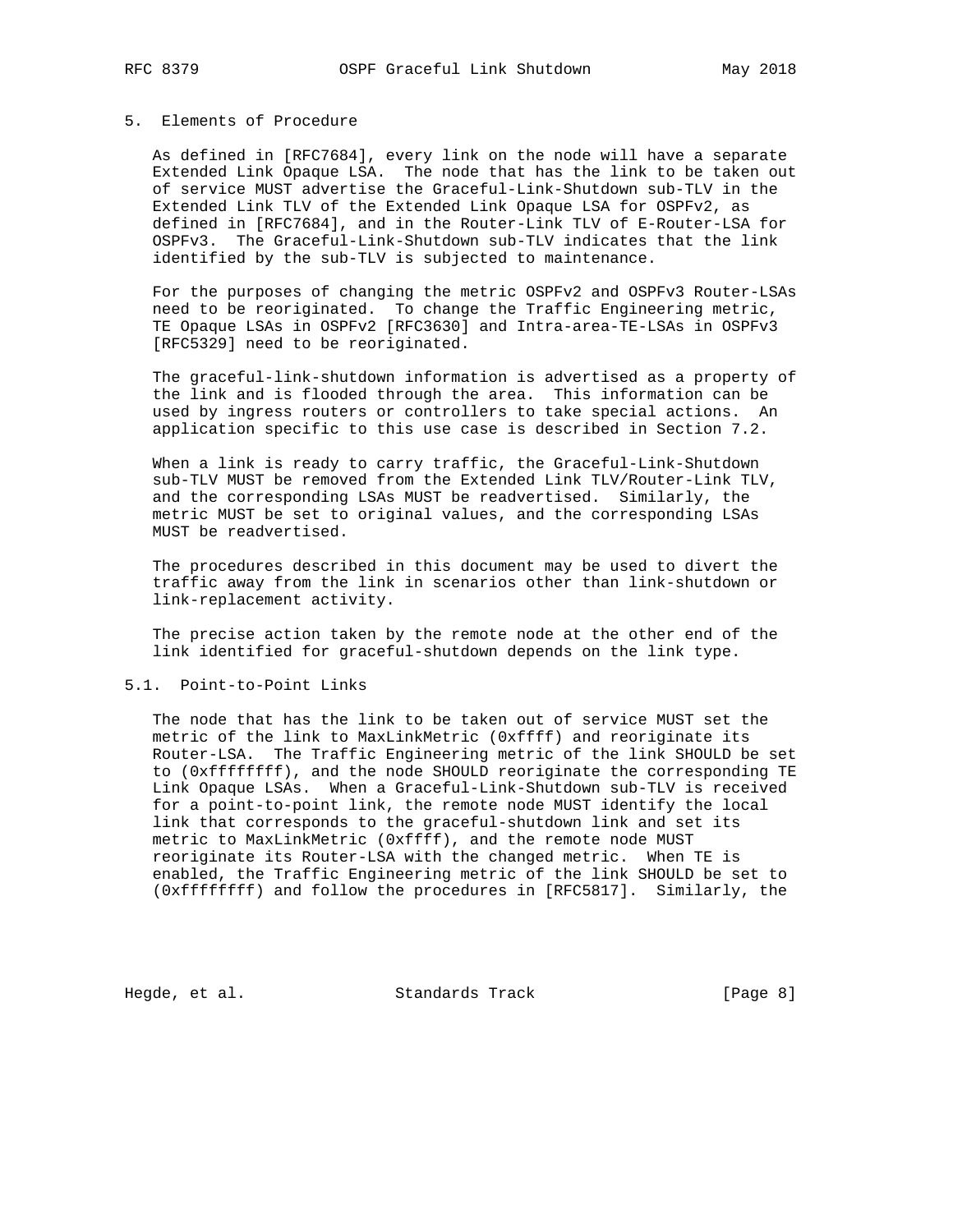remote node SHOULD set the Traffic Engineering metric of the link to 0xffffffff and SHOULD reoriginate the TE Link Opaque LSA for the link with the new value.

 The Extended Link Opaque LSAs and the Extended Link TLV are not scoped for multi-topology [RFC4915]. In multi-topology deployments [RFC4915], the Graceful-Link-Shutdown sub-TLV advertised in an Extended Link Opaque LSA corresponds to all the topologies that include the link. The receiver node SHOULD change the metric in the reverse direction for all the topologies that include the remote link and reoriginate the Router-LSA as defined in [RFC4915].

 When the originator of the Graceful-Link-Shutdown sub-TLV purges the Extended Link Opaque LSA or reoriginates it without the Graceful-Link-Shutdown sub-TLV, the remote node must reoriginate the appropriate LSAs with the metric and TE metric values set to their original values.

## 5.2. Broadcast/NBMA Links

 Broadcast or Non-Broadcast Multi-Access (NBMA) networks in OSPF are represented by a star topology where the Designated Router (DR) is the central point to which all other routers on the broadcast or NBMA network logically connect. As a result, routers on the broadcast or NBMA network advertise only their adjacency to the DR. Routers that do not act as DRs do not form or advertise adjacencies with each other. For the broadcast links, the MaxLinkMetric on the remote link cannot be changed since all the neighbors are on same link. Setting the link cost to MaxLinkMetric would impact all paths that traverse any of the neighbors connected on that broadcast link.

 The node that has the link to be taken out of service MUST set the metric of the link to MaxLinkMetric (0xffff) and reoriginate the Router-LSA. The Traffic Engineering metric of the link SHOULD be set to (0xffffffff), and the node SHOULD reoriginate the corresponding TE Link Opaque LSAs. For a broadcast link, the two-part metric as described in [RFC8042] is used. The node originating the Graceful-Link-Shutdown sub-TLV MUST set the metric in the Network-to-Router Metric sub-TLV to MaxLinkMetric (0xffff) for OSPFv2 and OSPFv3 and reoriginate the corresponding LSAs. The nodes that receive the two-part metric should follow the procedures described in [RFC8042]. The backward-compatibility procedures described in [RFC8042] should be followed to ensure loop-free routing.

Hegde, et al. Standards Track [Page 9]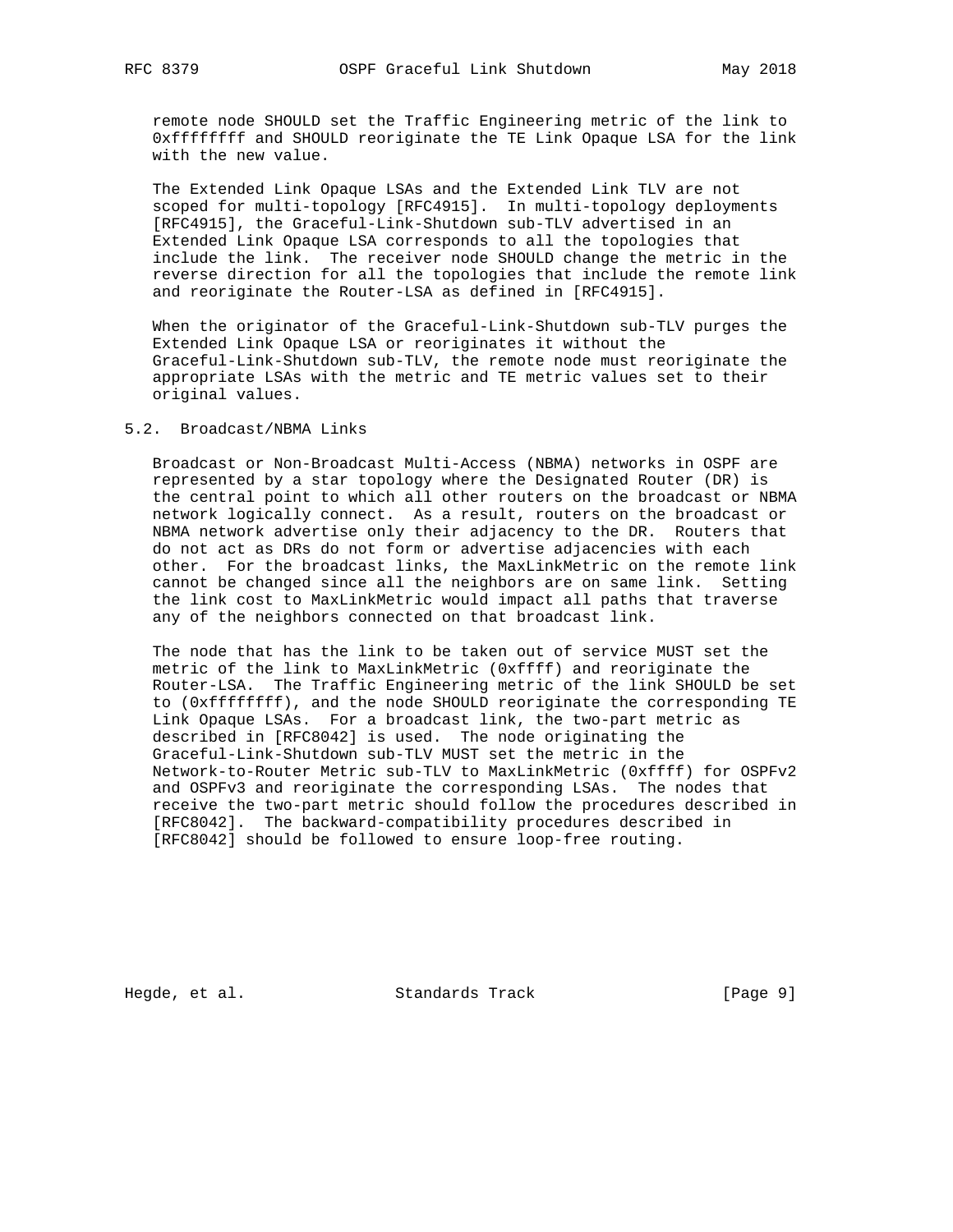#### 5.3. Point-to-Multipoint Links

 Operation for the point-to-multipoint (P2MP) links is similar to the point-to-point links. When a Graceful-Link-Shutdown sub-TLV is received for a point-to-multipoint link, the remote node MUST identify the neighbor that corresponds to the graceful-shutdown link and set its metric to MaxLinkMetric (0xffff). The remote node MUST reoriginate the Router-LSA with the changed metric for the corresponding neighbor.

# 5.4. Unnumbered Interfaces

 Unnumbered interfaces do not have a unique IP address and borrow their address from other interfaces. [RFC2328] describes procedures to handle unnumbered interfaces in the context of the Router-LSA. We apply a similar procedure to the Extended Link TLV advertising the Graceful-Link-Shutdown sub-TLV in order to handle unnumbered interfaces. The Link-Data field in the Extended Link TLV includes the Local Interface ID instead of the IP address. The Local/Remote Interface ID sub-TLV MUST be advertised when there are multiple parallel unnumbered interfaces between two nodes. One of the mechanisms to obtain the Interface ID of the remote side is defined in [RFC4203].

5.5. Hybrid Broadcast and P2MP Interfaces

 Hybrid Broadcast and P2MP interfaces represent a broadcast network modeled as P2MP interfaces. [RFC6845] describes procedures to handle these interfaces. Operation for the Hybrid interfaces is similar to operation for the P2MP interfaces. When a Graceful-Link-Shutdown sub-TLV is received for a hybrid link, the remote node MUST identify the neighbor that corresponds to the graceful-shutdown link and set its metric to MaxLinkMetric (0xffff). All the remote nodes connected to the originator MUST reoriginate the Router-LSA with the changed metric for the neighbor.

6. Backward Compatibility

 The mechanisms described in the document are fully backward compatible. It is required that the node adverting the Graceful-Link-Shutdown sub-TLV as well as the node at the remote end of the graceful-shutdown link support the extensions described herein for the traffic to be diverted from the graceful-shutdown link. If the remote node doesn't support the capability, it will still use the graceful-shutdown link, but there are no other adverse effects. In the case of broadcast links using two-part metrics, the backward compatibility procedures as described in [RFC8042] are applicable.

Hegde, et al. Standards Track [Page 10]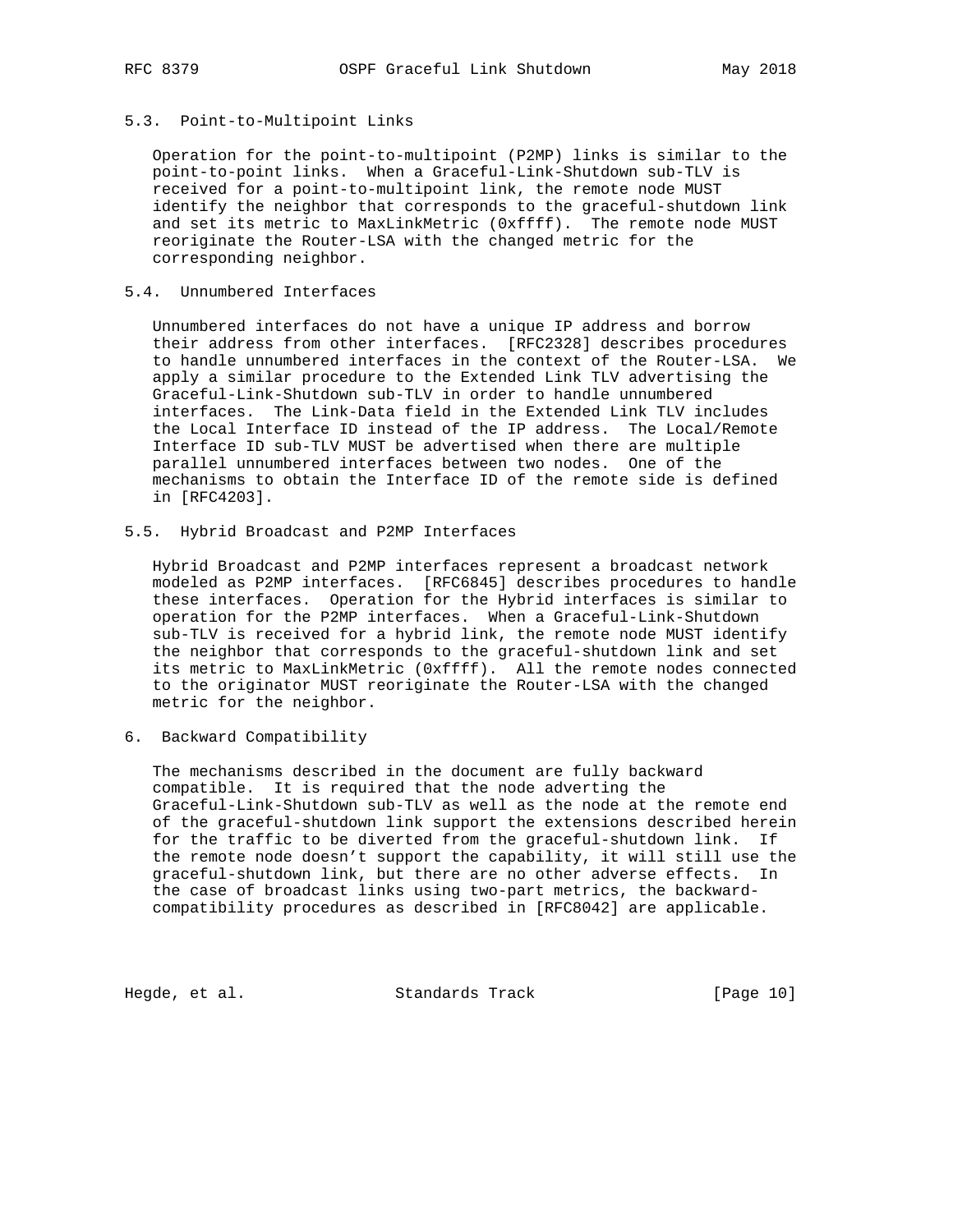# 7. Applications

### 7.1. Overlay Network

 Many service providers offer L2 services to a customer connecting different locations. The customer's IGP protocol creates a seamless private network (overlay network) across the locations for the customer. Service providers want to offer graceful-shutdown functionality when the PE device is taken out for maintenance. There can be large number of customers attached to a PE node, and the remote endpoints for these L2 attachment circuits are spread across the service provider's network. Changing the metric for all corresponding L2 circuits in both directions is a tedious and error prone process. The graceful-link-shutdown feature simplifies the process by increasing the metric on the CE-CE overlay link so that traffic in both directions is diverted away from the PE undergoing maintenance. The graceful-link-shutdown feature allows the link to be used as a last-resort link so that traffic is not disrupted when alternate paths are not available.



 CE: Customer Edge PE: Provider Edge

#### Figure 7: Overlay Network

 In the example shown in Figure 7, when the PE1 node is going out of service for maintenance, a service provider sets the PE1 to stub router state and communicates the pending maintenance action to the overlay customer networks. The mechanisms used to communicate between PE1 and CE1 is outside the scope of this document. CE1 sets the graceful-link-shutdown state on its links connecting CE3, CE2, and CE4, changes the metric to MaxLinkMetric, and reoriginates the corresponding LSA. The remote end of the link at CE3, CE2, and CE4 also set the metric on the link to MaxLinkMetric, and the traffic from both directions gets diverted away from PE1.

Hegde, et al. Standards Track [Page 11]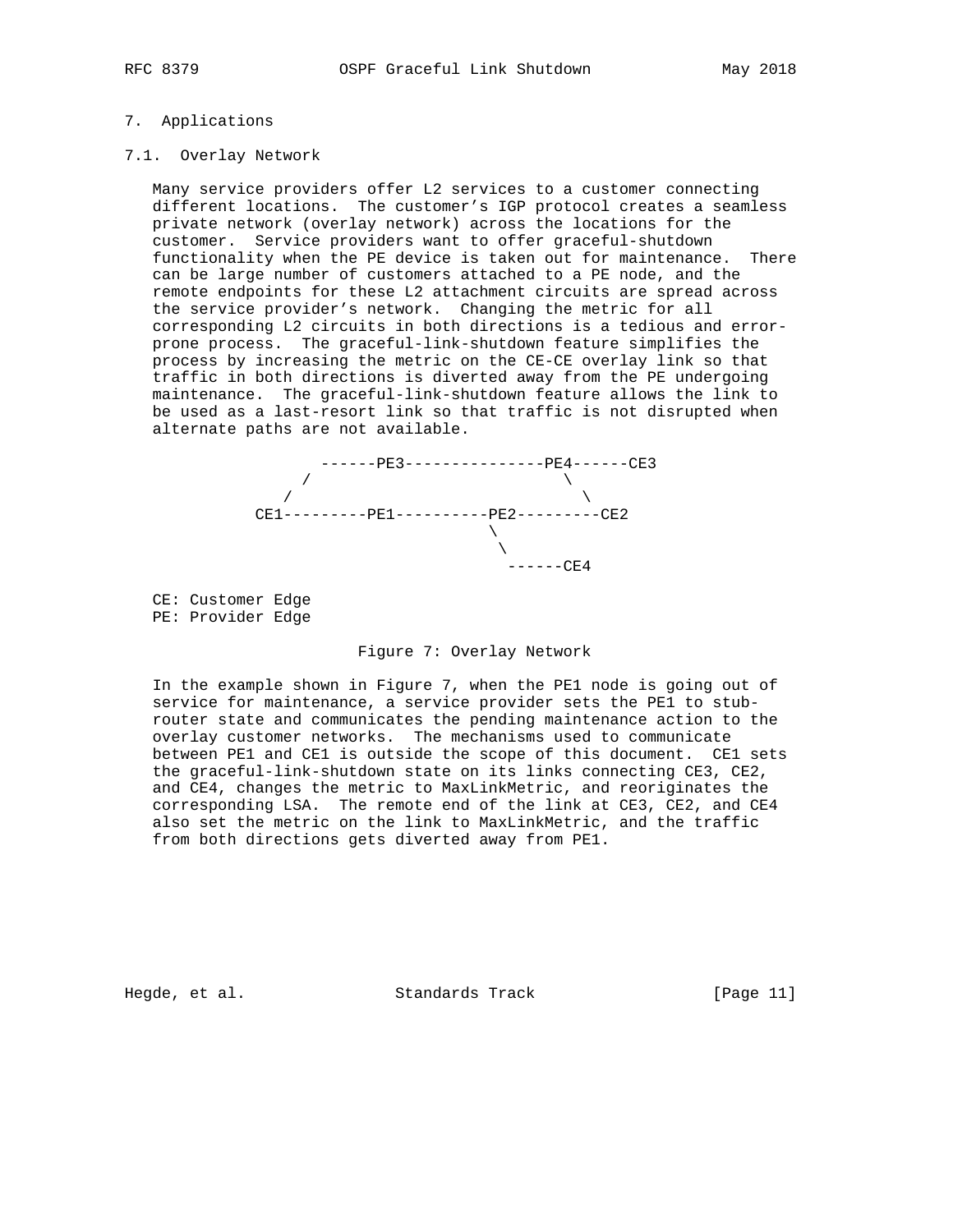# 7.2. Controller-Based Deployments

 In controller-based deployments where the controller participates in the IGP protocol, the controller can also receive the graceful-link-shutdown information as a warning that link maintenance is imminent. Using this information, the controller can find alternate paths for traffic that uses the affected link. The controller can apply various policies and reroute the LSPs away from the link undergoing maintenance. If there are no alternate paths satisfying the constraints, the controller might temporarily relax those constraints and put the service on a different path. Increasing the link metric alone does not specify the maintenance activity as the metric could increase in events such as LDP-IGP synchronization. An explicit indication from the router using the Graceful-Link-Shutdown sub-TLV is needed to inform the controller or head-end routers.



# Alternate Path

## Figure 8: Controller-Based Traffic Engineering

 In the above example, the PE1->PE2 LSP is set up to satisfy a constraint of 10 Gbps bandwidth on each link. The links P1->P3 and P3->P2 have only 1 Gbps capacity, and there is no alternate path satisfying the bandwidth constraint of 10 Gbps. When the P1->P2 link is being prepared for maintenance, the controller receives the graceful-link-shutdown information, as there is no alternate path available that satisfies the constraints, and the controller chooses a path that is less optimal and temporarily sets up an alternate path via P1->P3->P2. Once the traffic is diverted, the P1->P2 link can be taken out of service for maintenance/upgrade.

Hegde, et al. Standards Track [Page 12]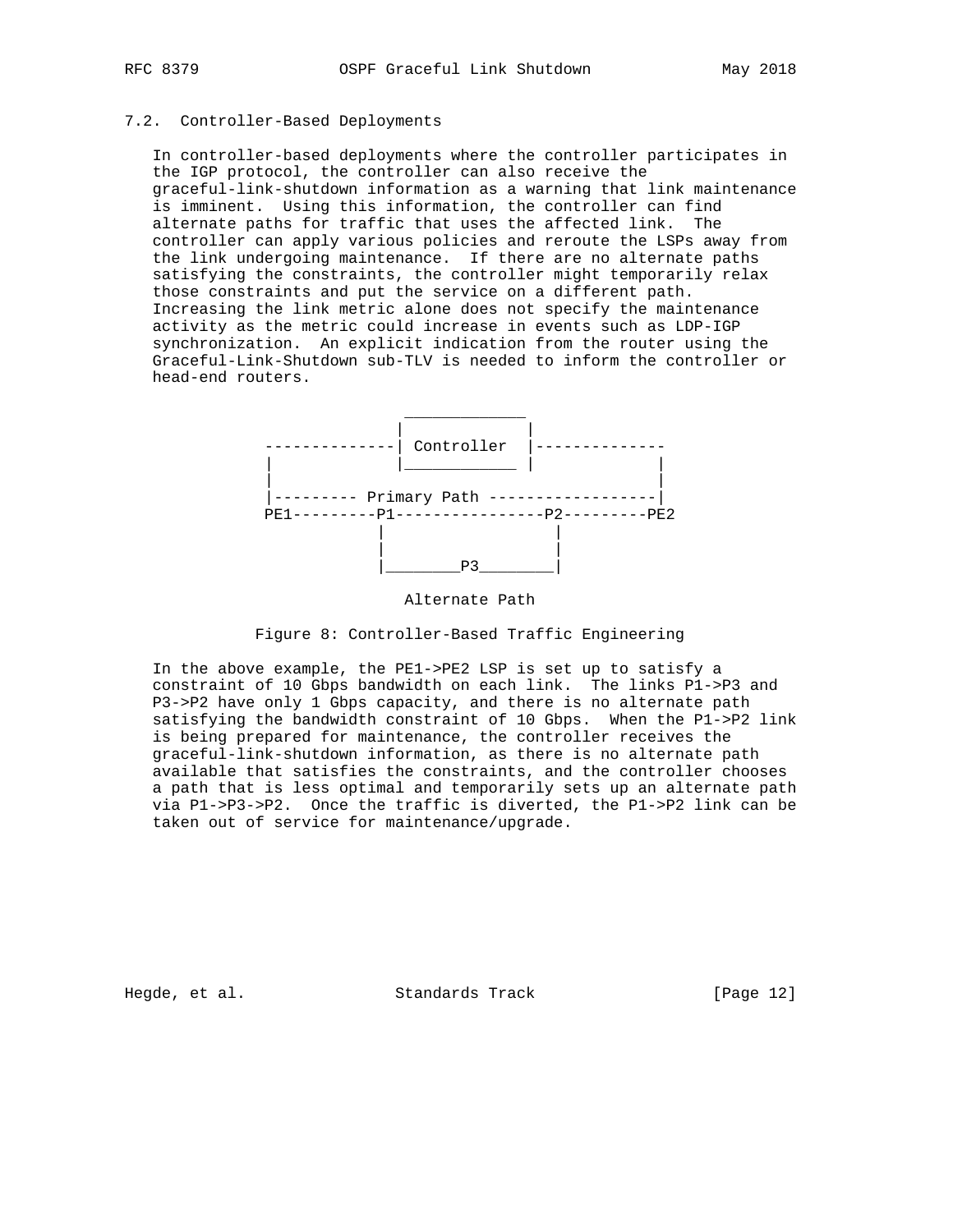# 7.3. L3VPN Services and Sham Links

 Many service providers offer Layer 3 Virtual Private Network (L3VPN) services to customers, and CE-PE links run OSPF [RFC4577]. When the PE is taken out of service for maintenance, all the links on the PE can be set to graceful-link-shutdown state, which will guarantee that the traffic to/from dual-homed CEs gets diverted. The interaction between OSPF and BGP is outside the scope of this document. A mechanism based on [RFC6987] with summaries and externals that are advertised with high metrics could also be used to achieve the same functionality when implementations support high metrics advertisement for summaries and externals.

 Another useful use case is when ISPs provide sham-link services to customers [RFC4577]. When the PE goes out of service for maintenance, all sham links on the PE can be set to graceful-link shutdown state, and traffic can be diverted from both ends without having to touch the configurations on the remote end of the sham links.

#### 7.4. Hub and Spoke Deployment

 OSPF is largely deployed in Hub and Spoke deployments with a large number of Spokes connecting to the Hub. It is a general practice to deploy multiple Hubs with all Spokes connecting to these Hubs to achieve redundancy. The mechanism defined in [RFC6987] can be used to divert the Spoke-to-Spoke traffic from the overloaded Hub router. The traffic that flows from Spokes via the Hub into an external network may not be diverted in certain scenarios. When a Hub node goes down for maintenance, all links on the Hub can be set to graceful-link-shutdown state, and traffic gets diverted from the Spoke sites as well without having to make configuration changes on the Spokes.

8. Security Considerations

 This document utilizes the OSPF packets and LSAs described in [RFC2328] , [RFC3630], [RFC5329], and [RFC5340]. The authentication procedures described in [RFC2328] for OSPFv2 and [RFC4552] for OSPFv3 are applicable to this document as well. This document does not introduce any further security issues other than those discussed in [RFC2328] and [RFC5340].

Hegde, et al. Standards Track [Page 13]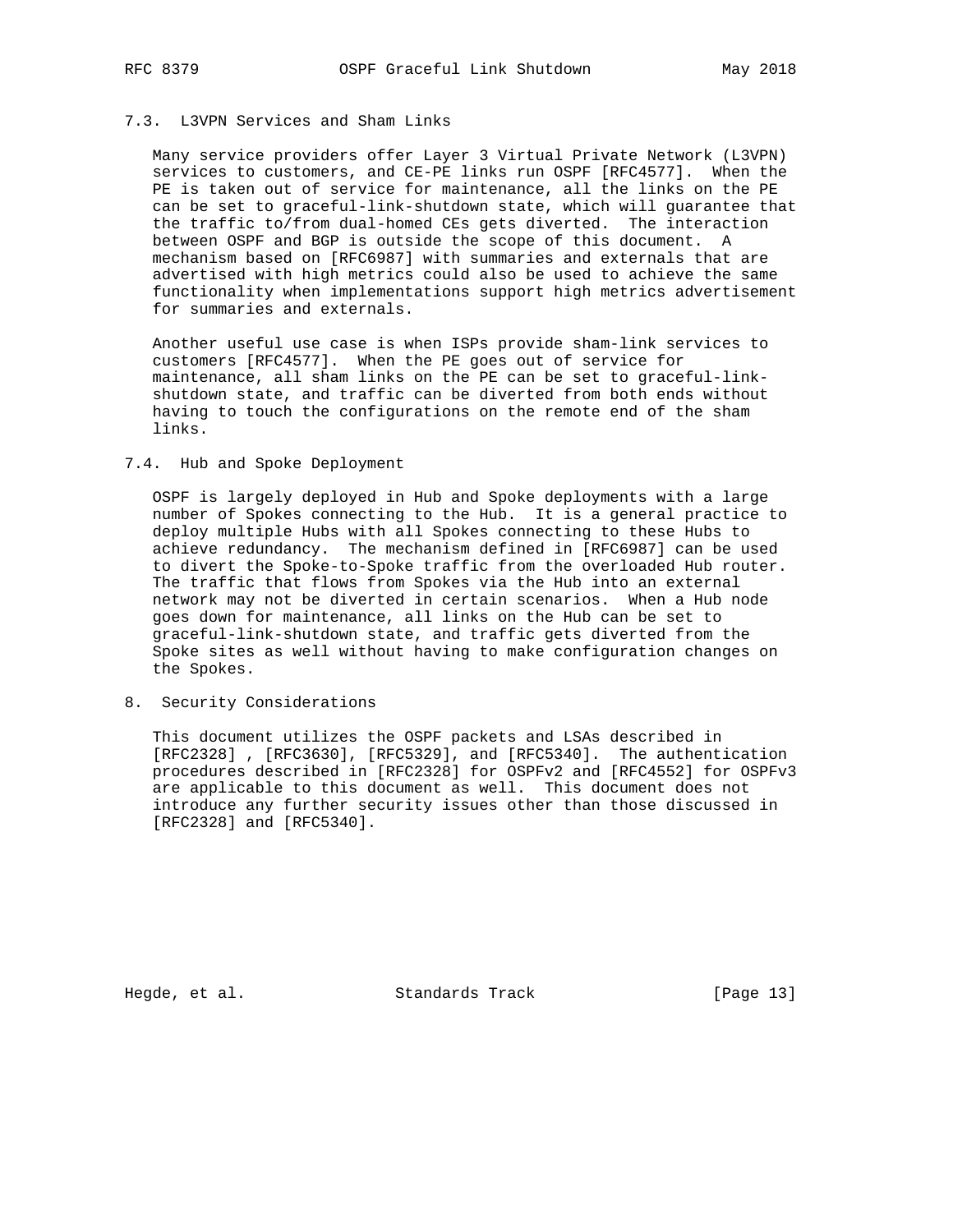# 9. IANA Considerations

 IANA has registered the following in the "OSPFv2 Extended Link TLV Sub-TLVs" registry:

- 7 Graceful-Link-Shutdown Sub-TLV
- 8 Remote IPv4 Address Sub-TLV
- 9 Local/Remote Interface ID Sub-TLV

 IANA has registered the following value in the "OSPFv3 Extended-LSA Sub-TLVs" registry:

8 - Graceful-Link-Shutdown sub-TLV

 IANA has registered the following value in the "BGP-LS Node Descriptor, Link Descriptor, Prefix Descriptor, and Attribute TLVs" registry [RFC7752]":

1121 - Graceful-Link-Shutdown TLV

- 10. References
- 10.1. Normative References
	- [RFC2119] Bradner, S., "Key words for use in RFCs to Indicate Requirement Levels", BCP 14, RFC 2119, DOI 10.17487/RFC2119, March 1997, <https://www.rfc-editor.org/info/rfc2119>.
	- [RFC2328] Moy, J., "OSPF Version 2", STD 54, RFC 2328, DOI 10.17487/RFC2328, April 1998, <https://www.rfc-editor.org/info/rfc2328>.
	- [RFC3630] Katz, D., Kompella, K., and D. Yeung, "Traffic Engineering (TE) Extensions to OSPF Version 2", RFC 3630, DOI 10.17487/RFC3630, September 2003, <https://www.rfc-editor.org/info/rfc3630>.
	- [RFC5329] Ishiguro, K., Manral, V., Davey, A., and A. Lindem, Ed., "Traffic Engineering Extensions to OSPF Version 3", RFC 5329, DOI 10.17487/RFC5329, September 2008, <https://www.rfc-editor.org/info/rfc5329>.
	- [RFC5340] Coltun, R., Ferguson, D., Moy, J., and A. Lindem, "OSPF for IPv6", RFC 5340, DOI 10.17487/RFC5340, July 2008, <https://www.rfc-editor.org/info/rfc5340>.

| Hegde, et al.<br>Standards Track | [Page $14$ ] |
|----------------------------------|--------------|
|----------------------------------|--------------|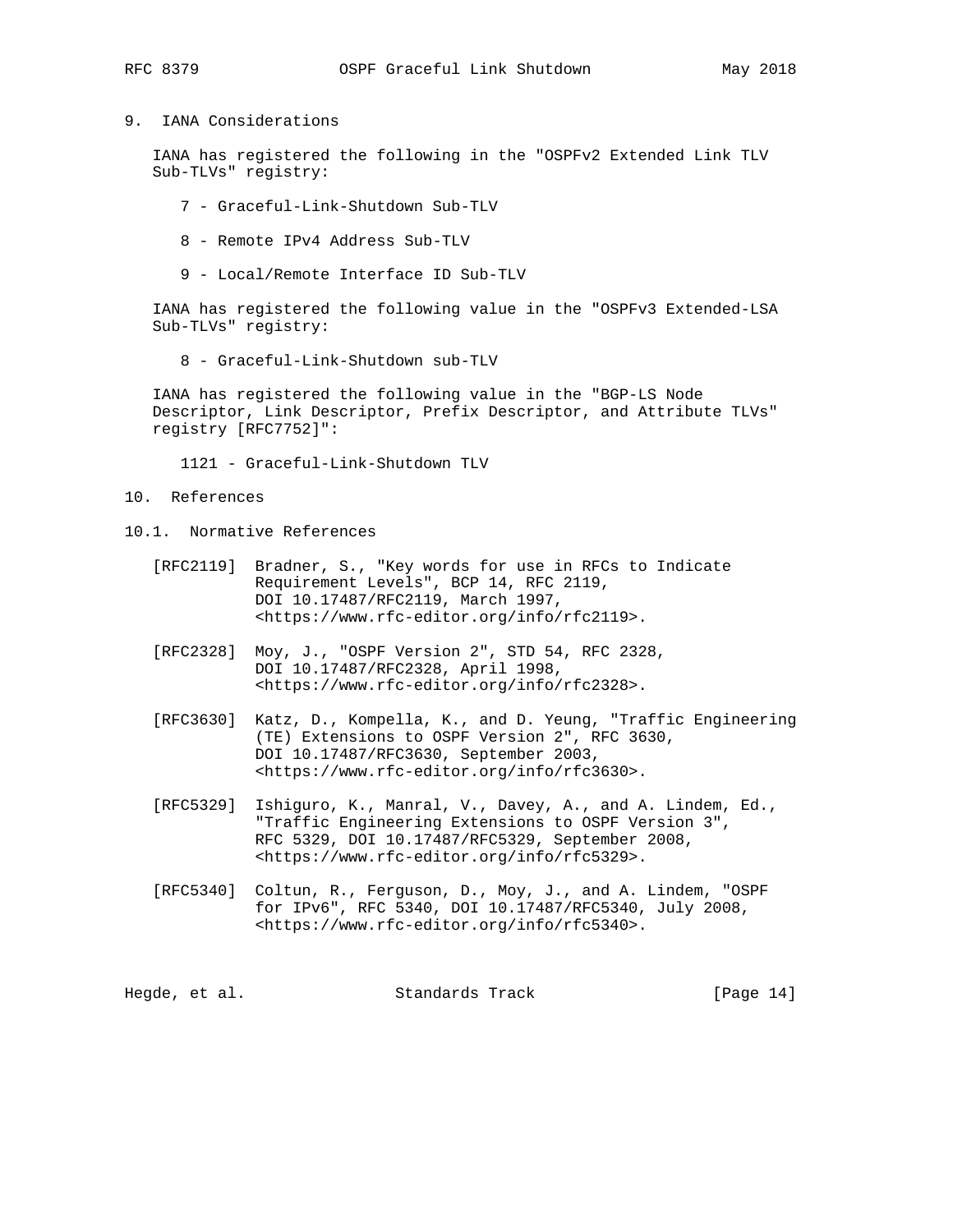- [RFC5817] Ali, Z., Vasseur, JP., Zamfir, A., and J. Newton, "Graceful Shutdown in MPLS and Generalized MPLS Traffic Engineering Networks", RFC 5817, DOI 10.17487/RFC5817, April 2010, <https://www.rfc-editor.org/info/rfc5817>.
- [RFC6845] Sheth, N., Wang, L., and J. Zhang, "OSPF Hybrid Broadcast and Point-to-Multipoint Interface Type", RFC 6845, DOI 10.17487/RFC6845, January 2013, <https://www.rfc-editor.org/info/rfc6845>.
- [RFC6987] Retana, A., Nguyen, L., Zinin, A., White, R., and D. McPherson, "OSPF Stub Router Advertisement", RFC 6987, DOI 10.17487/RFC6987, September 2013, <https://www.rfc-editor.org/info/rfc6987>.
- [RFC7684] Psenak, P., Gredler, H., Shakir, R., Henderickx, W., Tantsura, J., and A. Lindem, "OSPFv2 Prefix/Link Attribute Advertisement", RFC 7684, DOI 10.17487/RFC7684, November 2015, <https://www.rfc-editor.org/info/rfc7684>.
- [RFC7752] Gredler, H., Ed., Medved, J., Previdi, S., Farrel, A., and S. Ray, "North-Bound Distribution of Link-State and Traffic Engineering (TE) Information Using BGP", RFC 7752, DOI 10.17487/RFC7752, March 2016, <https://www.rfc-editor.org/info/rfc7752>.
- [RFC8042] Zhang, Z., Wang, L., and A. Lindem, "OSPF Two-Part Metric", RFC 8042, DOI 10.17487/RFC8042, December 2016, <https://www.rfc-editor.org/info/rfc8042>.
- [RFC8174] Leiba, B., "Ambiguity of Uppercase vs Lowercase in RFC 2119 Key Words", BCP 14, RFC 8174, DOI 10.17487/RFC8174, May 2017, <https://www.rfc-editor.org/info/rfc8174>.
- [RFC8362] Lindem, A., Roy, A., Goethals, D., Reddy Vallem, V., and F. Baker, "OSPFv3 Link State Advertisement (LSA) Extensibility", RFC 8362, DOI 10.17487/RFC8362, April 2018, <https://www.rfc-editor.org/info/rfc8362>.

Hegde, et al. Standards Track [Page 15]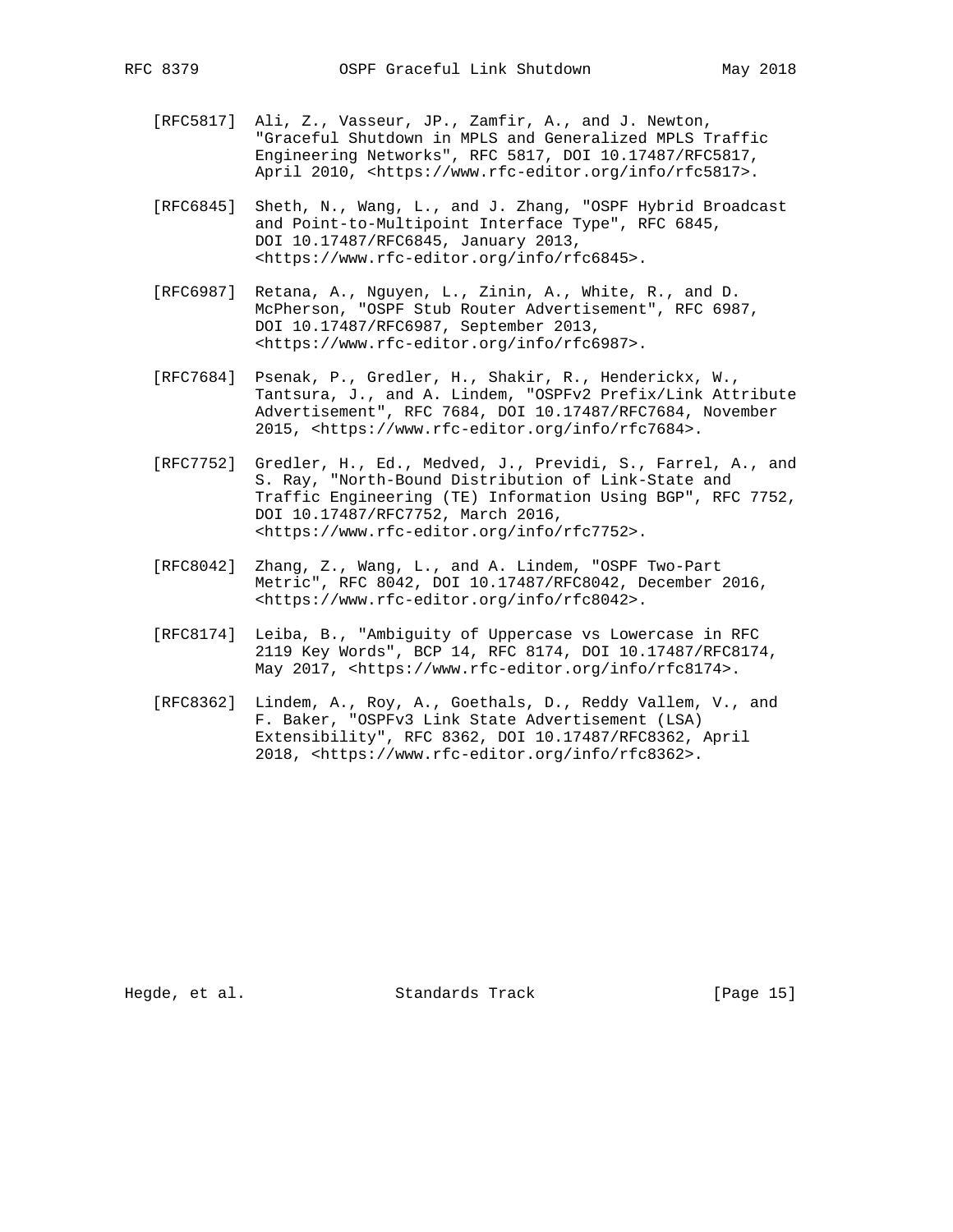# 10.2. Informative References

- [RFC4203] Kompella, K., Ed. and Y. Rekhter, Ed., "OSPF Extensions in Support of Generalized Multi-Protocol Label Switching (GMPLS)", RFC 4203, DOI 10.17487/RFC4203, October 2005, <https://www.rfc-editor.org/info/rfc4203>.
- [RFC4552] Gupta, M. and N. Melam, "Authentication/Confidentiality for OSPFv3", RFC 4552, DOI 10.17487/RFC4552, June 2006, <https://www.rfc-editor.org/info/rfc4552>.
- [RFC4577] Rosen, E., Psenak, P., and P. Pillay-Esnault, "OSPF as the Provider/Customer Edge Protocol for BGP/MPLS IP Virtual Private Networks (VPNs)", RFC 4577, DOI 10.17487/RFC4577, June 2006, <https://www.rfc-editor.org/info/rfc4577>.
- [RFC4915] Psenak, P., Mirtorabi, S., Roy, A., Nguyen, L., and P. Pillay-Esnault, "Multi-Topology (MT) Routing in OSPF", RFC 4915, DOI 10.17487/RFC4915, June 2007, <https://www.rfc-editor.org/info/rfc4915>.

## Acknowledgements

 Thanks to Chris Bowers for valuable input and edits to the document. Thanks to Jeffrey Zhang, Acee Lindem, and Ketan Talaulikar for their input. Thanks to Karsten Thomann for careful review and input on the applications where graceful link shutdown is useful.

 Thanks to Alia Atlas, Deborah Brungard, Alvaro Retana, Andrew G. Malis, and Tim Chown for their valuable input.

Hegde, et al. Standards Track [Page 16]